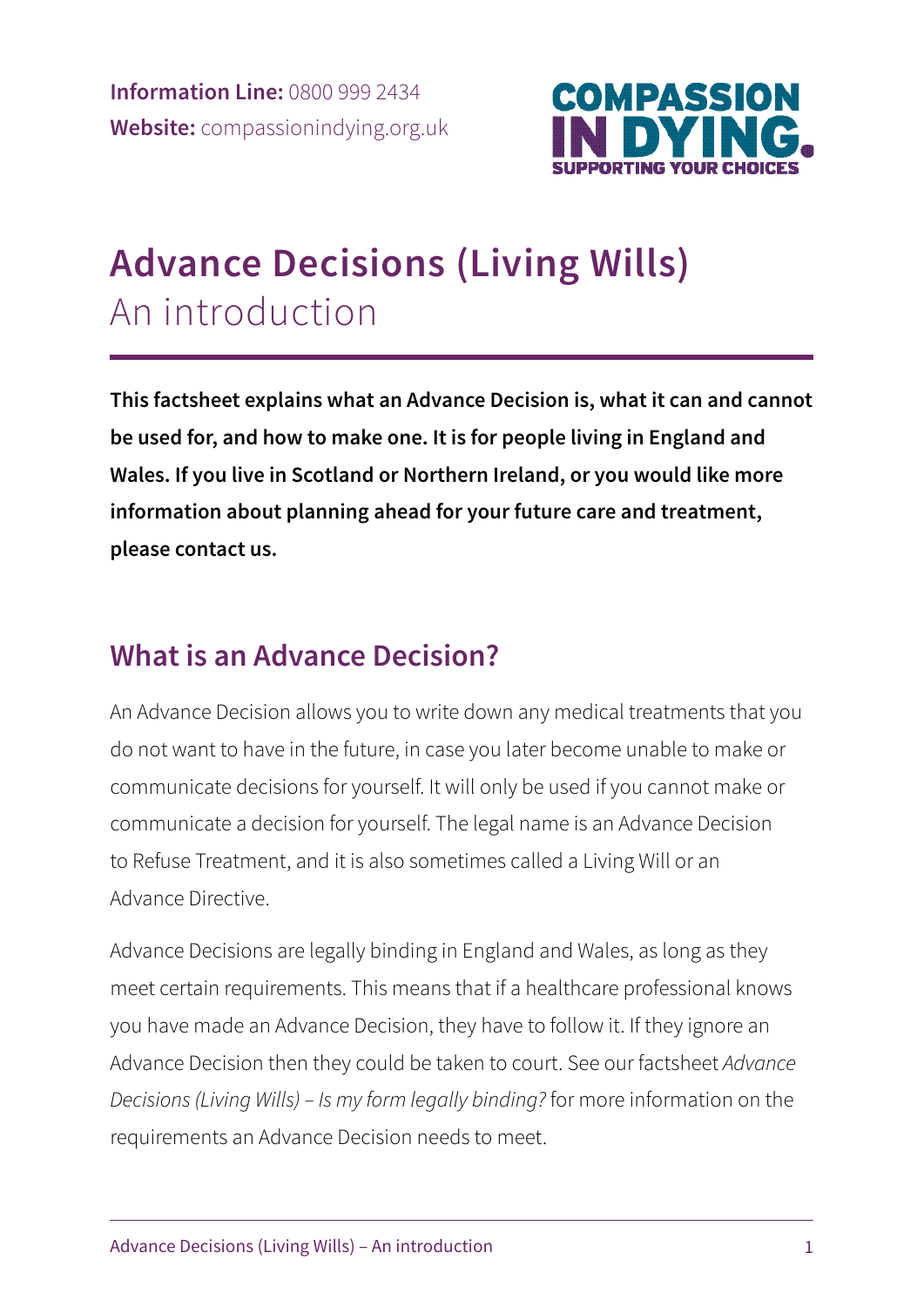## **Why might I be unable to make decisions for myself?**

There are many reasons why you might be unable to make decisions for yourself. For example, you could become unconscious or have dementia, a mental health condition, a brain injury or a stroke. If you cannot make decisions for yourself, it is called not having 'capacity'. You lack capacity to make a decision if you cannot do one of these things:

- understand information relating to the decision;
- retain that information for long enough to make the decision;
- take that information into account when making the decision; or
- communicate the decision.

The Mental Capacity Act says that people must be assumed to have capacity unless it is proven otherwise. However, if a decision needs to be made about your health or care and a healthcare professional thinks that you might lack capacity, then they will need to assess whether or not you have the capacity to make that decision.

Whether or not you have capacity is decided on a decision-by-decision basis. For example, you might have capacity to decide what you want to eat every day but not have capacity to understand what will happen if you refuse life-sustaining treatment.

You might lose capacity to make a decision for a short time (for example, if you are knocked unconscious) or for a long time (for example, if you are in a vegetative state).

#### **What can I refuse in an Advance Decision?**

You can use an Advance Decision to refuse any medical treatment including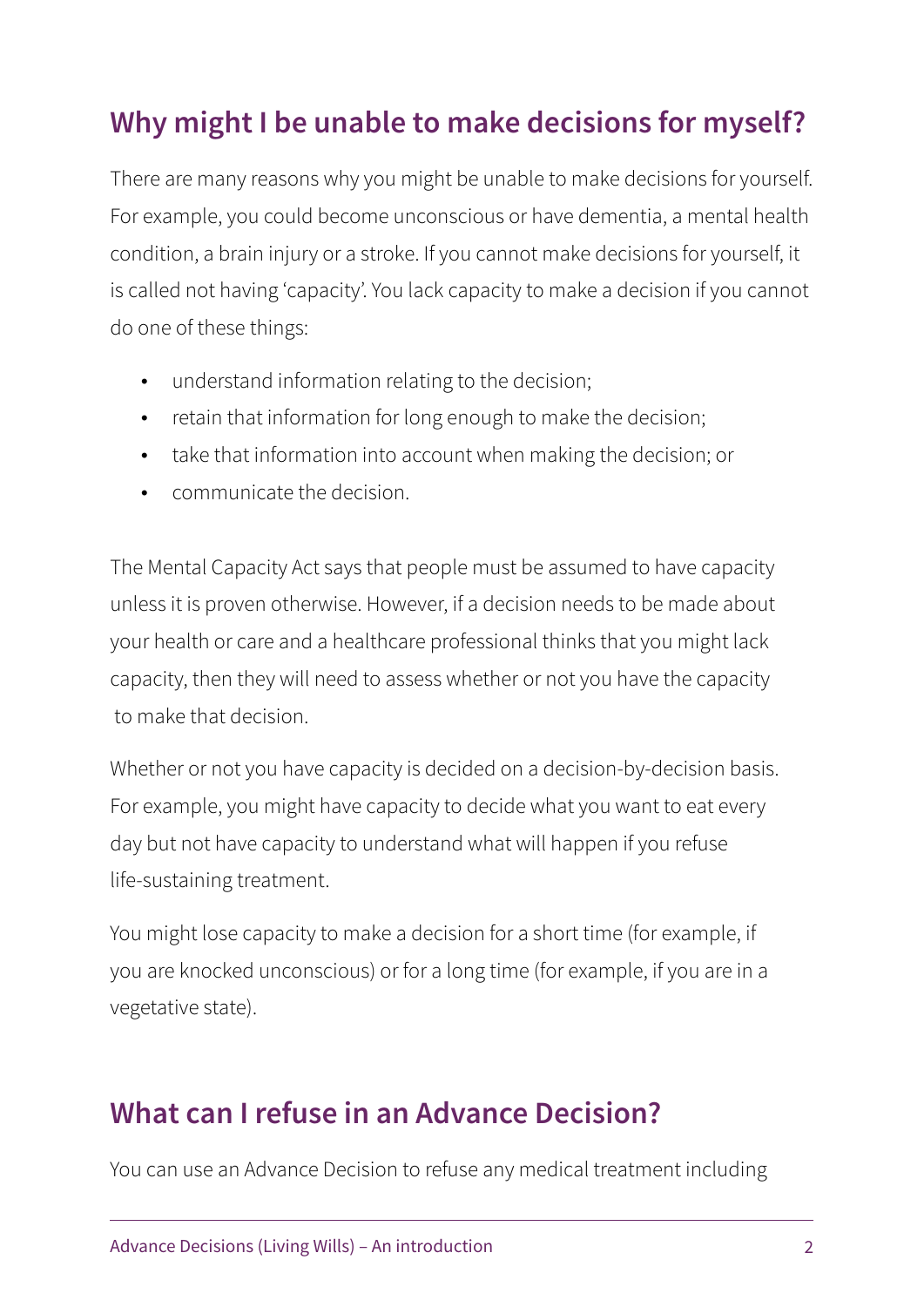life-sustaining treatment, such as:

- cardiopulmonary resuscitation (CPR) if your heart stops;
- being put on a ventilator if you cannot breathe on your own;
- being given food or fluids artificially, for example through a drip, a tube through the nose or through a tube directly into the stomach; and
- antibiotics for a life-threatening infection.

#### **What can I not use an Advance Decision for?**

You cannot use an Advance Decision to:

- ask for something illegal, such as assistance to end your life;
- refuse to be offered food and drink by mouth or to refuse care that keeps you clean and comfortable. This is because these things are part of basic care, which healthcare professionals have a duty to provide;
- choose someone else to decide about treatment on your behalf. Choosing another person to make decisions about your health and care is done by making a Lasting Power of Attorney for Health and Welfare; or
- demand certain treatments. This is because doctors do not have to give you treatment just because you ask for it. Doctors decide whether treatment is medically appropriate for your condition and then you decide whether or not you want that treatment.

## **Why would I want to make an Advance Decision?**

If there are treatments that you would not want to have in the future then making an Advance Decision will help to make sure your wishes are followed.

Making an Advance Decision can:

• Help you to make informed decisions in your own time by considering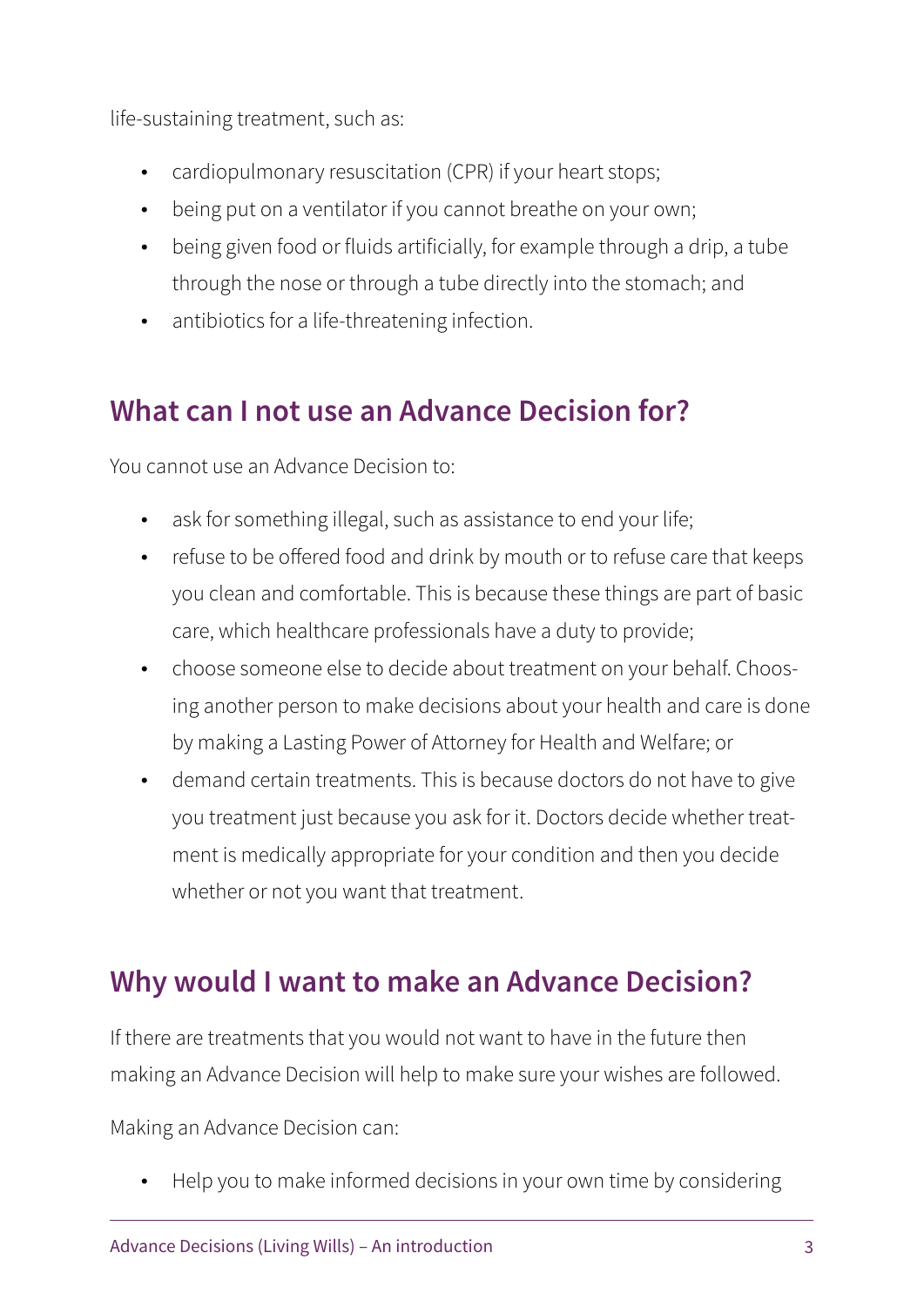your options.

- Give you control over the care and treatment you receive, whether that is tomorrow or further in the future.
- Give you peace of mind that you have taken steps to make sure your wishes are known about, recorded and respected.

The process of making an Advance Decision can help to initiate conversations between you and those close to you about your wishes for future treatment and care.

If you cannot make a decision about your medical treatment, and you have not made an Advance Decision or a Lasting Power of Attorney, then your doctor will decide what treatment to give you. They will base their decision on what they think is in your 'best interests', and they must take into account the views of your family members or others close to you. However, legally, they do not have to follow what the people close to you say. This means that if you have not made an Advance Decision or Lasting Power of Attorney, the doctor has the final say about what treatments you receive. For more information about how 'best interests' decisions are made, see our factsheet *What happens if I cannot make decisions about my care and treatment?* If you would like to know more about *Lasting Power of Attorney, see our factsheet Lasting Power of Attorney for Health and Welfare – An introduction.* 

#### **How do I make an Advance Decision?**

Any adult with capacity can make an Advance Decision. You can write an Advance Decision yourself, or Compassion in Dying provides free forms that have space for you to record your wishes and all your details.

To make an Advance Decision, you should: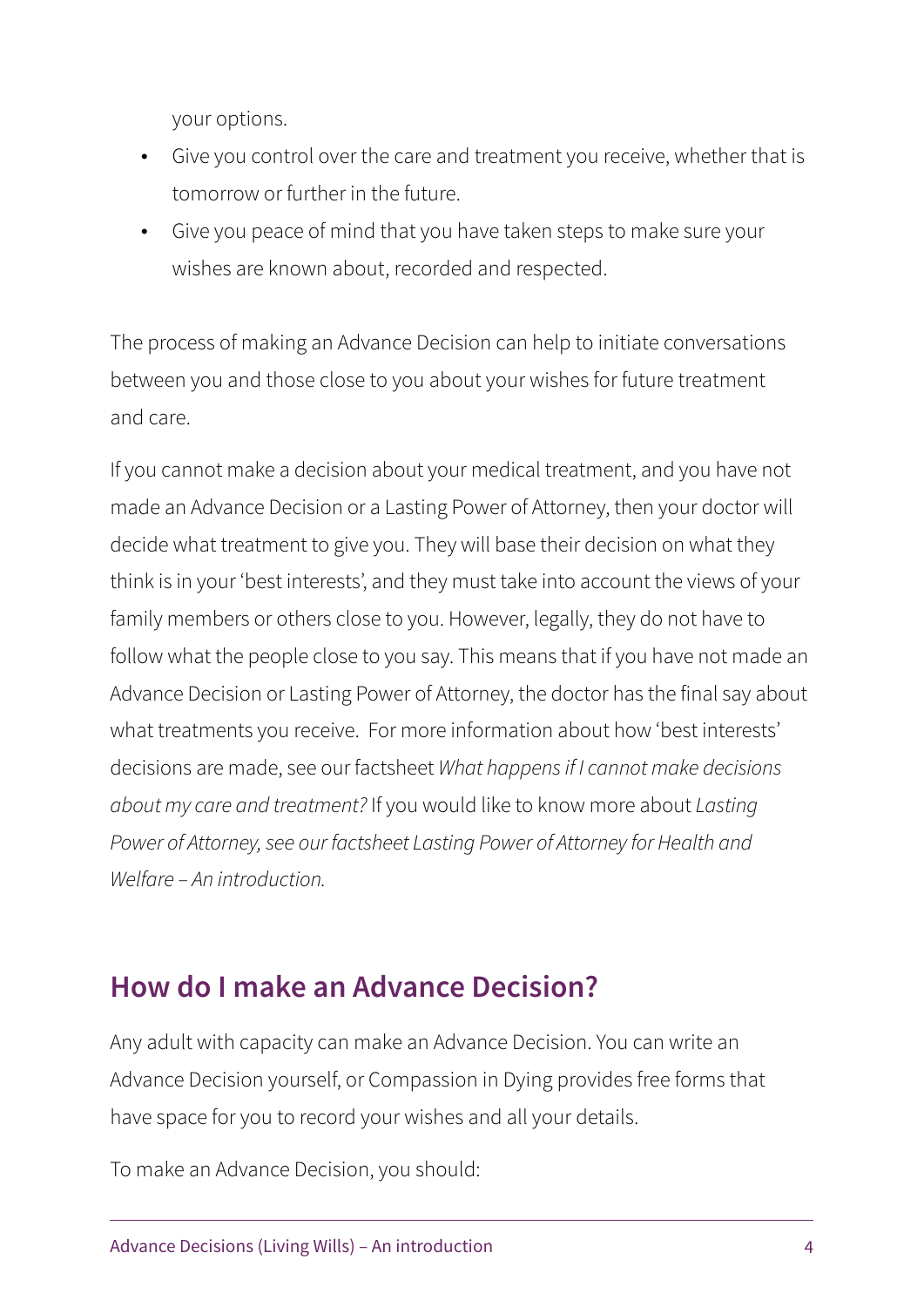- 1. Think about what you want and the situations in which you would want to refuse certain treatments.
- 2. Speak to those close to you about your wishes.
- 3. Speak to your doctor about your Advance Decision. Your doctor can help you to understand your treatment options and explain the consequences of any decisions you want to make.
- 4. Fill in your Advance Decision form. If you want to refuse life-sustaining treatment, you must include a sentence which states that your refusals apply even if your life is at risk or shortened as a result (Compassion in Dying's Advance Decision form includes this wording).
- 5. Sign and date your Advance Decision form, and get it witnessed. Your witness must also sign and date the form.
- 6. Make sure your GP and those close to you know you have made an Advance Decision. There is more information about how to do this below.

You do not need a solicitor to write an Advance Decision. As long as it meets certain requirements then it is a legally binding refusal of treatment. For more information about the requirements an Advance Decision must meet, please see our factsheet *Advance Decision (Living Wills) – Is my form legally binding?* 

## **How will people know about my Advance Decision?**

Currently, there is no national register of Advance Decisions, so it is very important that those close to you, your GP, and anyone else involved in your care, know about your Advance Decision. There are a few things you should do to make sure people are aware of your Advance Decision:

• Ask your doctor to keep a copy of your Advance Decision with your medical records.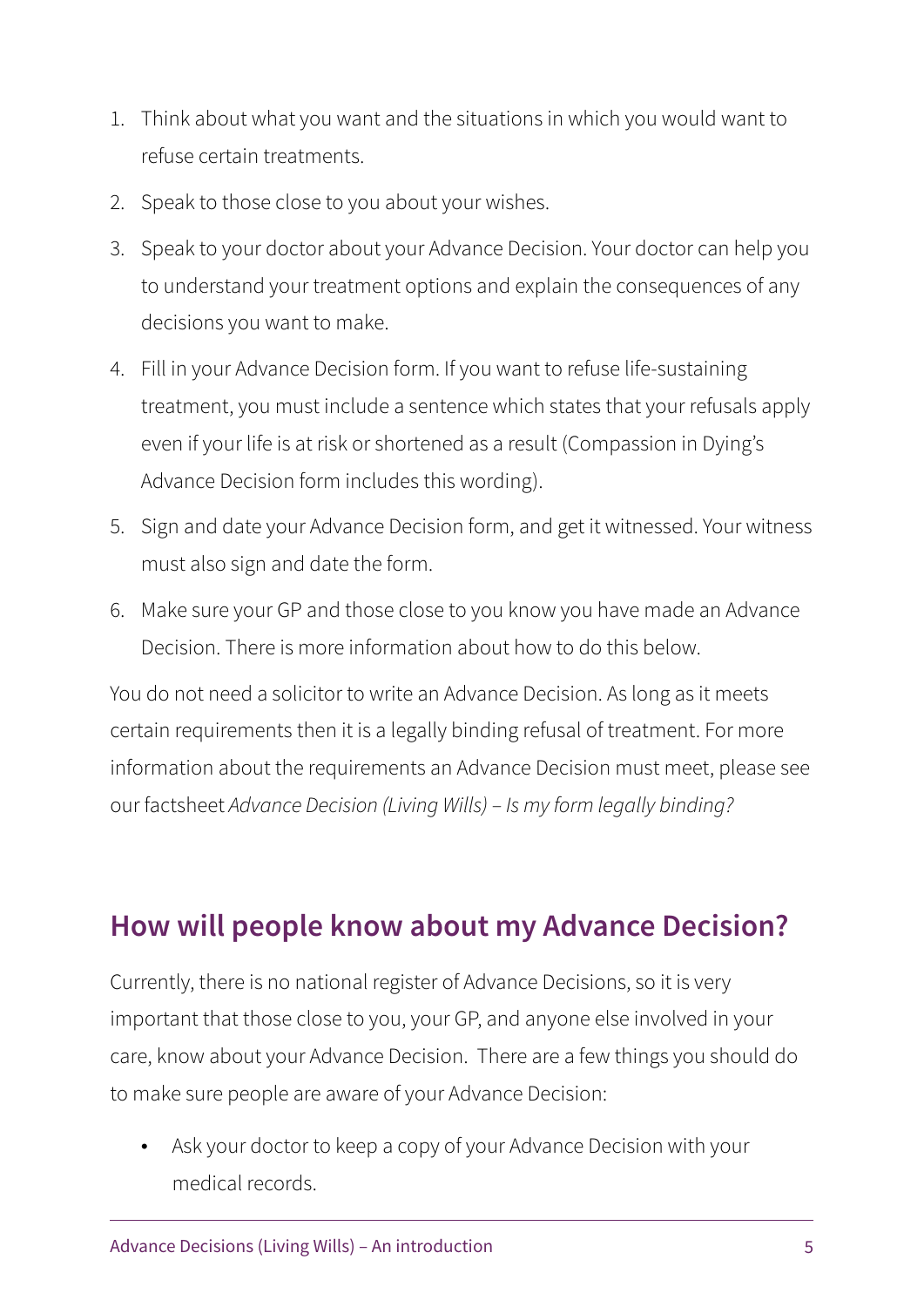- Give a copy of your Advance Decision to anyone who would be contacted in an emergency.
- Give a copy of your Advance Decision to anyone else who is regularly involved in your care; for example, your consultant, carer or district nurse.
- Ask your GP to add the fact that you have an Advance Decision to your Summary Care Record. A Summary Care Record is an electronic record of important information about your health that is accessible to any health or care professional 24 hours a day. The presence of your Advance Decision will only be added if you specifically ask your GP to do so.
- Carry the 'Notice of Advance Decision' card (which comes with Compassion in Dying's Advance Decision pack) or keep a copy of your Advance Decision on your person.

#### **What if I already have a Living Will?**

A Living Will is the old name for an Advance Decision. If you made your Living Will before October 2007 (when the Mental Capacity Act came into force and made Advance Decisions legally binding) then it may not meet the criteria that an Advance Decision needs to meet. For more information on these requirements see our factsheet *Advance Decisions (Living Wills) – Is my form legally binding?*

#### **What if my family disagree with my wishes?**

In England and Wales, as long as your Advance Decision meets certain requirements then it is legally binding and cannot be overruled by anyone.

The only exception to this is if you have made a Lasting Power of Attorney for Health and Welfare after your Advance Decision was completed. See our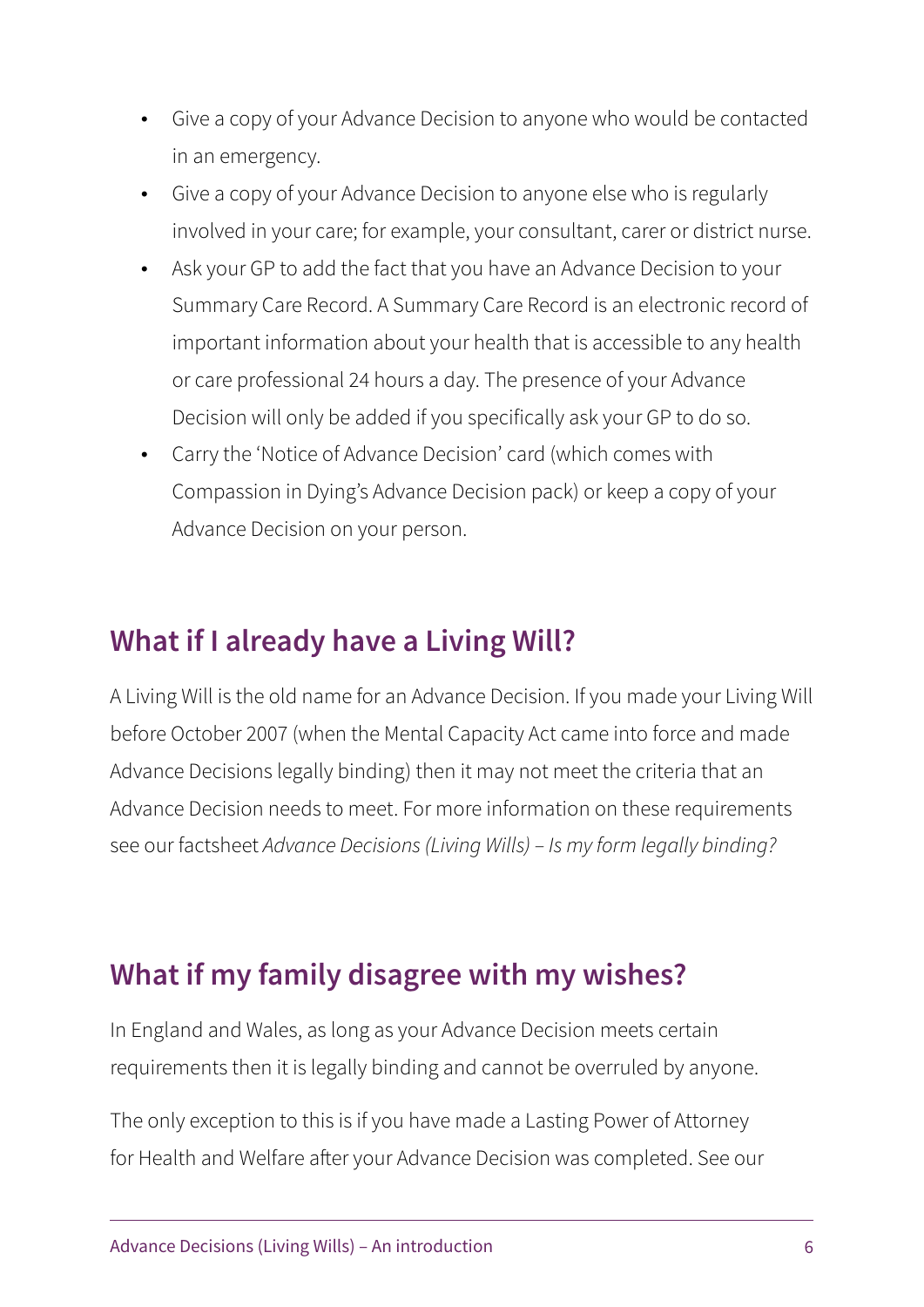factsheet *Advance Decisions and Lasting Power of Attorney for Health and Welfare – What is best for me and can I have both?* for more information.

## **Can I change my mind about my Advance Decision?**

While you still have capacity you can change your mind or cancel your Advance Decision at any time. If you want to change it you should make a new form and give copies to the people close to you and anyone involved in your care (instructing them to destroy the old version). You can cancel your Advance Decision by destroying it (and any other copies you have made).

Remember that your Advance Decision will only come into effect when you lack capacity. So if you still have capacity to make decisions about medical treatment, your Advance Decision will not apply.

## **Reviewing and updating your Advance Decision**

We strongly recommend updating your Advance Decision every two years, or sooner if your health changes, or if you are going into hospital. It is important to talk to your doctor about your wishes for treatment, as they will be able to explain the consequences of any decision you make.

If you lose capacity and your Advance Decision was reviewed or updated in the last two years, the doctor treating you can be more confident that what you have said in your Advance Decision is still what you want.

See our factsheet *Advance Decisions (Living Wills) – Reviewing and updating* for more information.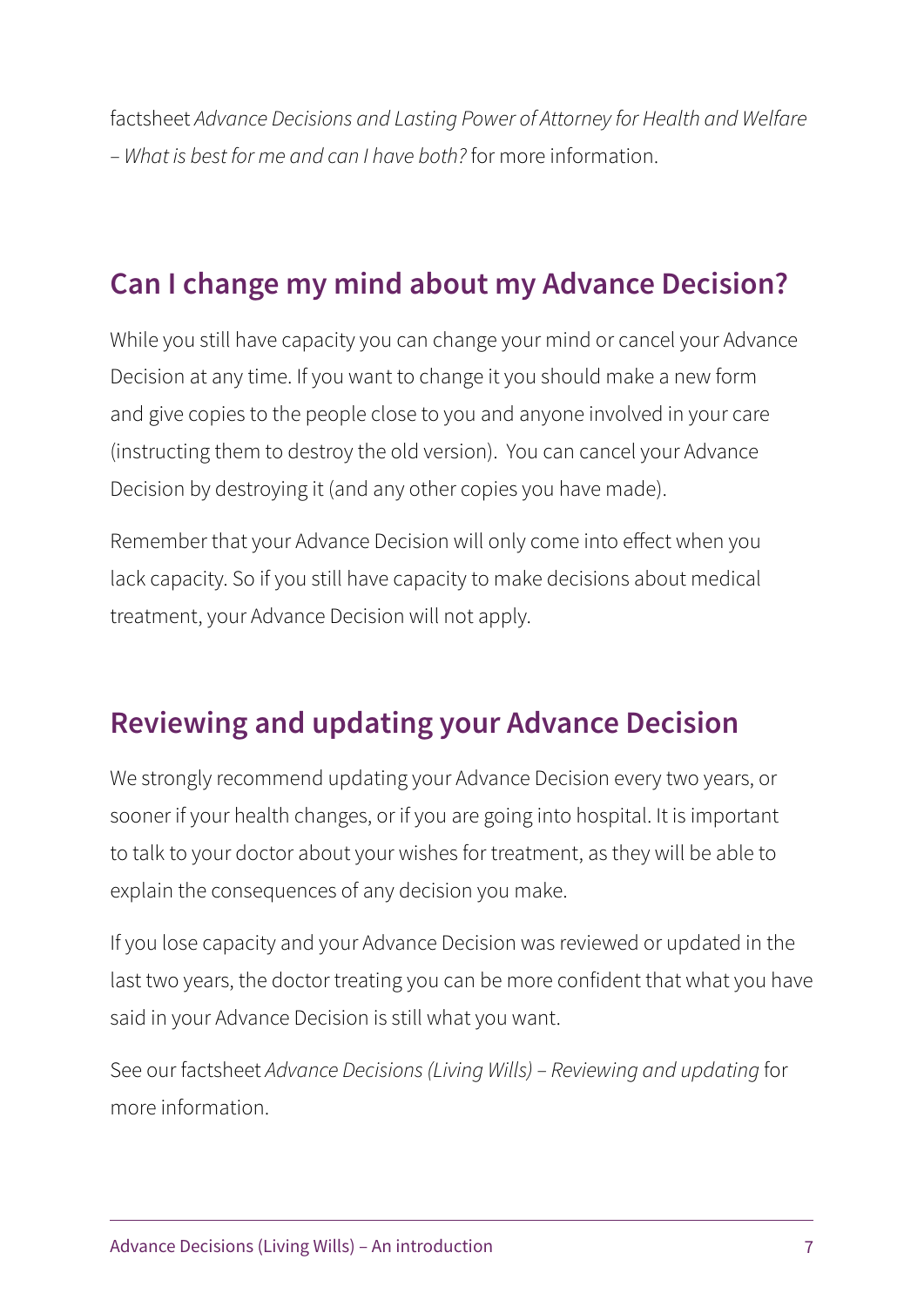#### **How can we help?**

Compassion in Dying can send you a free Advance Decision form and guidance notes that explain how to complete it. We can also support you to complete your form over the phone.

If you have any questions about Advance Decisions, Lasting Powers of Attorney, planning ahead or decision making more generally then please contact our Information Line (our contact details are on the next page).

We can send you a copy of *Planning Ahead: Making Choices for the End of Life*, a free and comprehensive guide to planning ahead for your future care and treatment

The following Compassion in Dying factsheets may also be helpful:

- *Advance Decisions (Living Wills) Is my form legally binding?*
- *Advance Decisions (Living Wills) Reviewing and updating*
- *Advance Decisions (Living Wills) Helpful questions to consider*
- *Lasting Power of Attorney for Health and Welfare An introduction*
- *Advance Decisions and Lasting Power of Attorney for Health and Welfare – What is best for me and can I have both?*